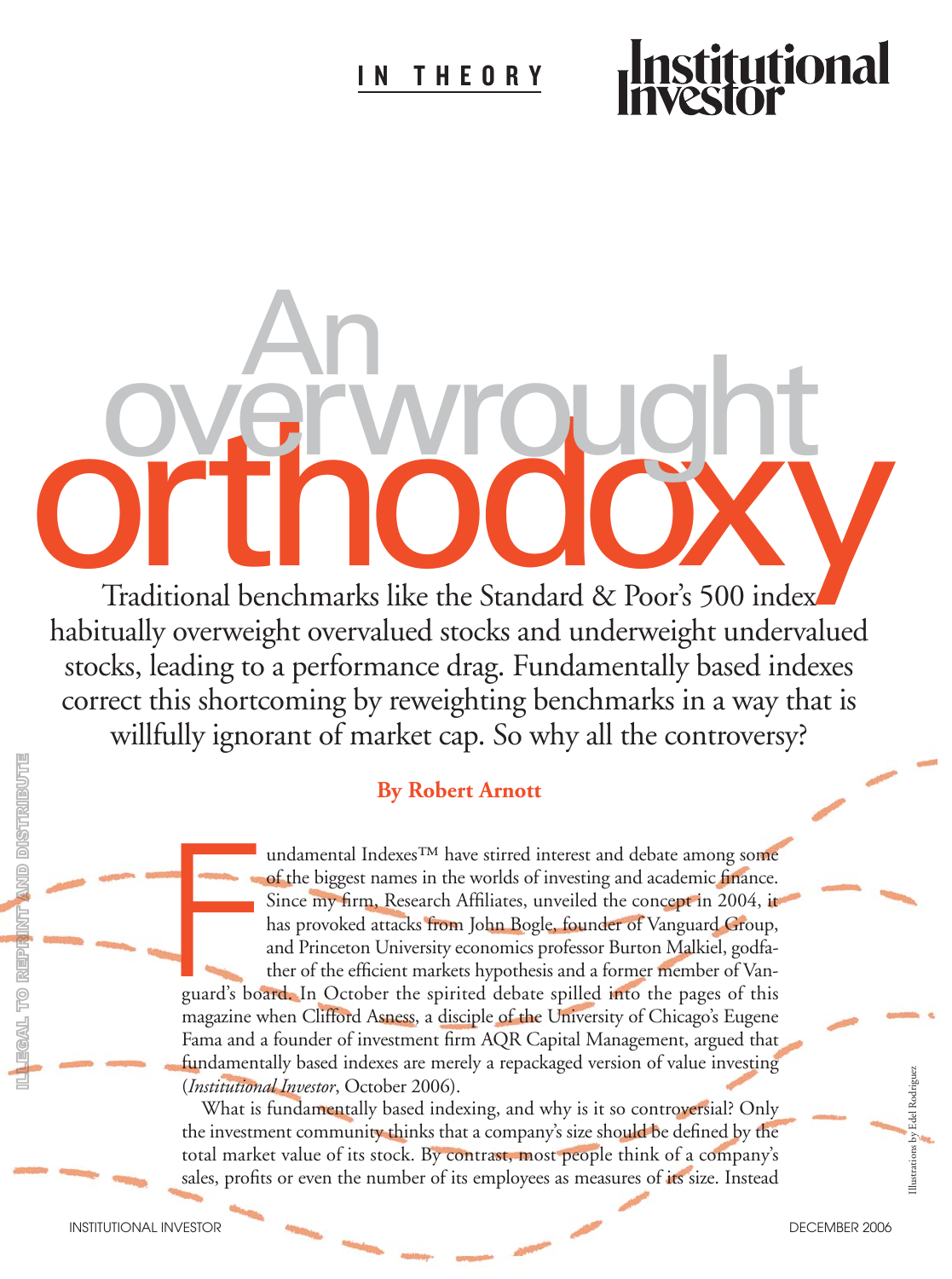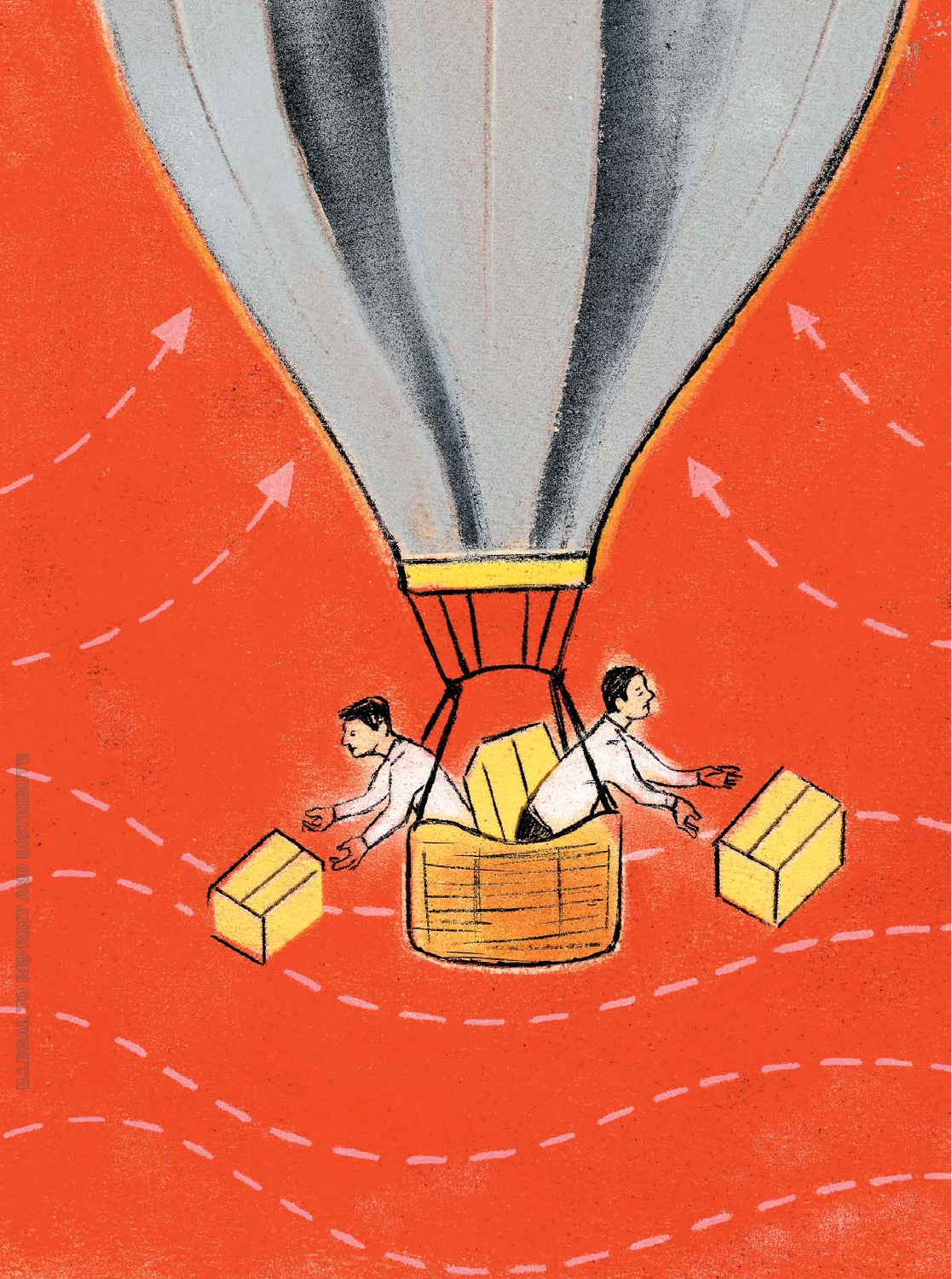of selecting and weighting companies in an index on the basis of market capitalization, a fundamentally based index selects and weights its constituent companies using these fundamental measures.

No law dictates that all indexes must be weighted by market cap or by the available float of a stock, but that has been the religion. The concept of fundamentally based indexing provokes strong reactions for a simple reason: It rattles our faith in 50 years of finance theory and indexing convention.

When the Standard & Poor's index was expanded from the original 90 stocks to 500, in 1957, it was intended to measure the performance of the broad stock market, which was and is cap-weighted. Finance theory offered a helping hand to the indexers. In 1964, William Sharpe published the capital asset pricing model, or CAPM, which posits that the expected return on a stock is linearly related only to its nondiversifiable risk (its beta) and that the "market clearing" portfolio (that is, the cap-weighted market) is mean-variance efficient. In addition, the efficient marstudies of fundamental indexation (more on this later).

When data contradict theory in a discipline like physics, there is excitement among scientists about the potential to improve the theory. When data contradicts theory in finance, there is dismissal. Indeed, complex and tortured mathematics relating to hidden risk factors are used to explain the size effect, the value effect, the interplay between the two, the mean-reversion effect and the value added by valuation-indifferent indexes.

Which brings me to Ockham's razor. William of Ockham was a 14th-century logician and friar whose principle states that "entities should not be multiplied beyond necessity." Albert Einstein later embellished on this idea, suggesting that we should "make everything as simple as possible, but not simpler." A more modern paraphrase is: "Keep it simple, stupid."

With that in mind, what if I told you that just one thing call it a pricing error, or noise — creates a size effect, a value effect, a long-horizon mean-reversion and a performance drag for cap-weighted indexes relative to valuation-indifferent funda-

## "<br>M We settled on a composite of four financial metrics that are very different measures of a company's size: sales, cash flows, book values and dividends."

kets hypothesis posits that the price of every asset is equal to its true fair value, at every moment. The takeaway from both of these theories, which quickly became orthodoxy, is that most investors can't outperform the capitalization-weighted market portfolio. This realization led to the development of index funds, which began slowly in the 1970s but became the dominant investment strategy for many large investors by the 1990s.

As the S&P 500 index evolved from a tool to measure results against a cap-weighted market into a benchmark for investing in cap-weighted indexes, the rationale for cap weighting became less compelling. This point became abundantly clear in the 1990s, when tens of billions of dollars moved into S&P 500 index portfolios. With the technology bubble inflating, these funds were increasingly invested in stocks with price-toearnings ratios and price-to-sales ratios that were without precedent. Graham and Dodd were in exile.

The tech bubble is only one of many observable phenomena that call into question prevailing finance theories. There's a size effect: Small- and midcap companies have sharply outperformed large-cap companies over the past 80 years, albeit with extended dry spells. There's a value effect: Companies with low price-toearnings ratios, low price-to-book-value ratios, low price-to-sales ratios and high dividend yields tend to outperform growth stocks at the other end of those spectrums (again, with extended dry spells). There's a momentum effect: Last month's winners tend to repeat, but winners of the past decade tend to reverse their momentum. And perhaps most importantly, cap-weighted indexes tend to substantially underperform the average stock in the selfsame indexes. This result also holds true for equal-weighted and valuation-indifferent indexes, which beat their cap-weighted counterparts over extended periods, as shown in more recent mentally based indexes? Wouldn't William of Ockham approve of a single, simpler explanation of these effects? Shouldn't we?

Breaking with indexing orthodoxy isn't easy. The efficient markets hypothesis and CAPM have long provided the purported theoretical rigor to silence critics. Academics who challenge these tenets do so at substantial peril to their careers, and so practitioners who are skeptical of conventional wisdom have no support from theory to help make their case. With capweighted indexes like the S&P 500 in place and endorsed by the academic world, our industry has been effectively granted permission to stop thinking about the topic.

Of course, we know that neither the efficient markets hypothesis nor CAPM is precisely correct. Finance theories are based on proofs, and proofs require simplifying assumptions that help make the mathematics manageable. So let's relax those assumptions and suppose that the price of a stock equals its true fair value plus or minus a random error that we can call "noise." Let's suppose that the market is always seeking the unknowable true fair value. Because the market will inherently be trying to find the correct value for every asset, this noise meanreverts toward zero.

Let's further suppose that it takes time to identify and correct these errors — for stocks, it could be years or even decades — but that stocks move toward fair value most of the time. As prices move toward fair value, new surprises — and thus new errors — come along, keeping the typical magnitude of the noise steady over time. Most finance professionals, and many academics, would say that this is a far more realistic view than the tenets of the efficient markets hypothesis.

This means, of course, that many stocks are trading either above or below their true fair values. What can be said of those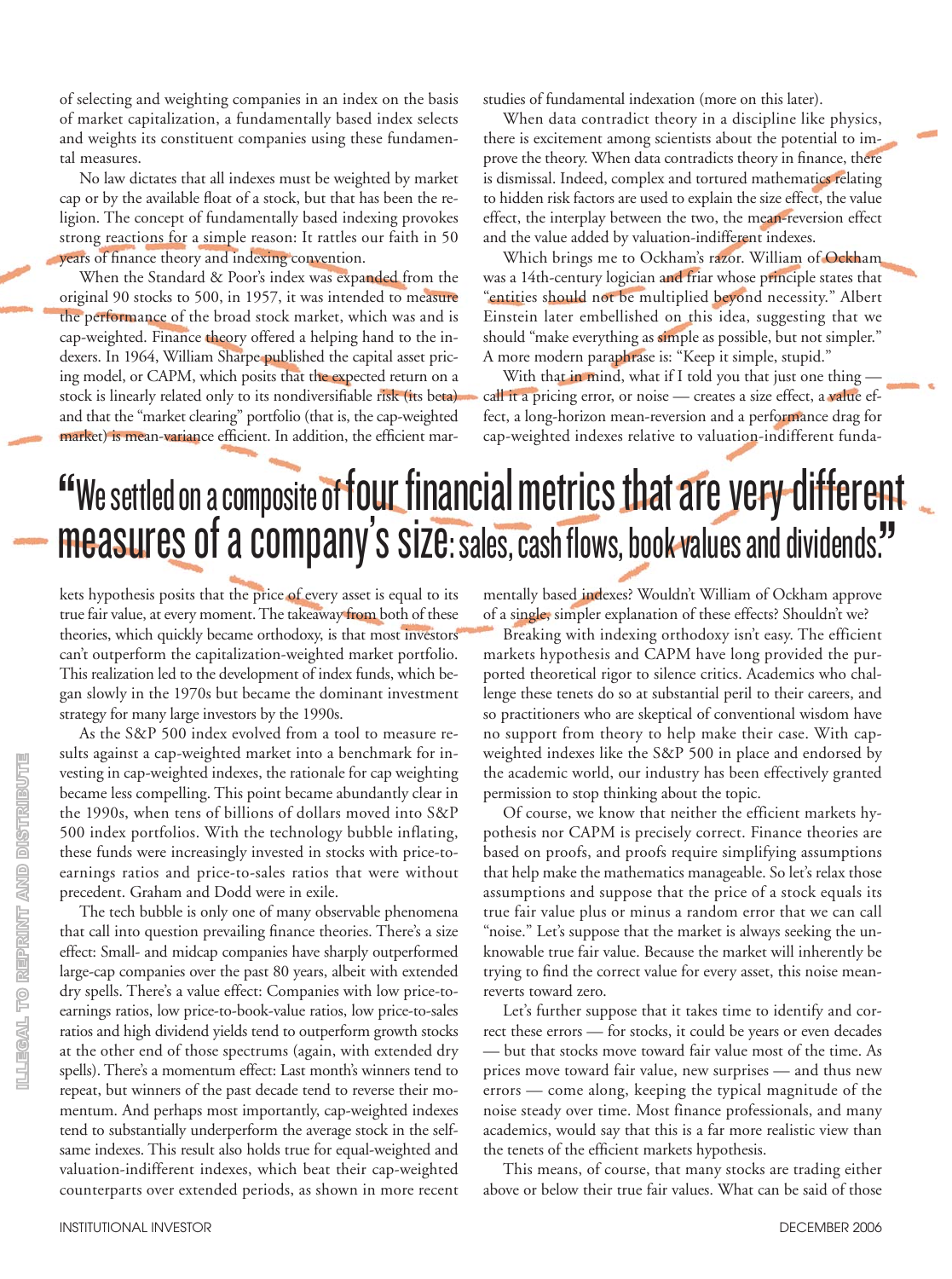that are trading above fair value? These stocks will all have lower long-term average returns, because price seeks fair value. They also have larger market caps and higher valuation multiples than they should. A cap-weighted index puts more money into these stocks than if they were fairly valued, so an investor's capital is disproportionately allocated to overvalued stocks. Companies that have moved well above fair value have presumably enjoyed positive momentum.

So what does that mean? It means that overvalued stocks will be a bit too common among the large-cap stocks and will underperform in the long run, *leading to a size effect*. Overvalued stocks will be a bit too common among the high-P/E, high-P/B, high-P/S and low-yield stocks and will underperform in the long run, *leading to a value effect*. Overvalued stocks will be a bit too common at the longterm, high-momentum end of the market and will underperform in the long run, *leading to long-term return reversal and mean reversion*.

Finally, because cap weighting (and by extension price weighting, as with the Dow Jones industrial average) structurally links a stock's weight in an index to its market capitalization, and hence to its pricing error, cap weighting structurally and irrevocably overweights the overvalued stocks and underweights the undervalued stocks. This creates an intrinsic performance drag relative to valuationindifferent indexes.

Proponents of cap-weighted indexes have been well aware of these

problems but have tended to dismiss them as unimportant or unavoidable. For example, Vanguard founder Bogle recently told the *San Francisco Chronicle* that advocates of Fundamental Indexes™ assert "fairly enough, that in a cap-weighted portfolio, half of the stocks are overvalued to a greater or lesser extent, and half are undervalued." In response, he added, "Of course, but who really knows which half is which?"

S&P 500 indexers readily acknowledge that a cap-weighted index will load up on growth stocks and punish value stocks with light weightings, relative to the makeup of the broad economy. They argue that this result is reasonable because growth stocks will be a larger share of tomorrow's economy, so the market should correctly gauge future growth and pay for it — before it happens. In this fashion the market prices growth and value



**ROBERT ARNOTT** is chairman of Research Affiliates, a Pasadena, California–based investment firm that he co-founded in 2002. He is the former chairman of First Quadrant, where he developed quantitative asset management products, and previously served as global equity strategist at Salomon Brothers, president of TSA Capital Management (now part of Analytic Investors) and vice president of Boston Co. Asset Management (now PanAgora Asset Management). Arnott has authored more than 70 refereed articles that have appeared in such publications as the Harvard Business Review and the Financial Analysts Journal, where he served four years as editor, through last month. He is the recipient of five Graham and Dodd Awards from the CFA Institute and two Bernstein-Fabozzi/Jacobs-Levy Awards from the Journal of Portfolio Management. Arnott graduated summa cum laude from the University of California, Santa Barbara, with a BS in economics, applied mathematics and computer science.

stocks to offer the same risk-adjusted returns. This means that the growth tilt of cap-weighted indexes is not expected to help investors' performance!

Conversely, the evidence that fundamentally based indexes beat cap weighting in the long run is pretty overwhelming. In the March/April 2005 edition of the *Financial Analysts Journal*, my colleagues and I published research suggesting that Fundamental Indexes™ delivered 210 basis points of excess return annually over a 43-year span. My firm has also demonstrated that from 1990 to 2006, our indexes outperformed capweighted S&P indexes in all ten industry sectors. The margin of annual excess returns ranged from 100 basis points to more than 700 basis points. Finally, a fundamentally based index of over-the-counter stocks has been shown to add more than 500 basis points per annum relative to the Nasdaq composite index from the index's 1973 inception to 2006.

The results outside the U.S. are equally compelling. As detailed in the October 2005 edition of the *Japan Security Analysts Journal*, Nomura Securities tested the concept of Fundamental Indexes™ on all 23 countries in the developed world indexes overseen by Morgan Stanley Capital International and FTSE Group — and found that fundamentally based indexing beat cap-weighted indexes in all 23 countries since 1988, delivering an average of more than 260 basis points per year. In emerging markets our research suggests that fundamentally based indexing adds roughly 1,000 basis points of

annual excess return from 1994 to 2006.

Although there were no advocates of fundamentally based indexing at the table when Standard & Poor's began exploring the idea of a broad market index in 1956, a number of money managers have experimented with fundamentally weighted portfolios over the years. Robert Jones at Goldman Sachs Asset Management was, so far as I know, the first to do so, reweighting the S&P 500 on the basis of adjusted operating earnings. From 1990 to 1996 he managed money on this basis and beat the S&P 500 by 1.0 percentage point per year, but he never attracted serious assets. (GSAM's active core equity program added more value during this span, attracting the lion's share of the group's new money.)

In 1998, John Morrell & Associates, based in London, pursued the first multiple-factor fundamentally weighted index.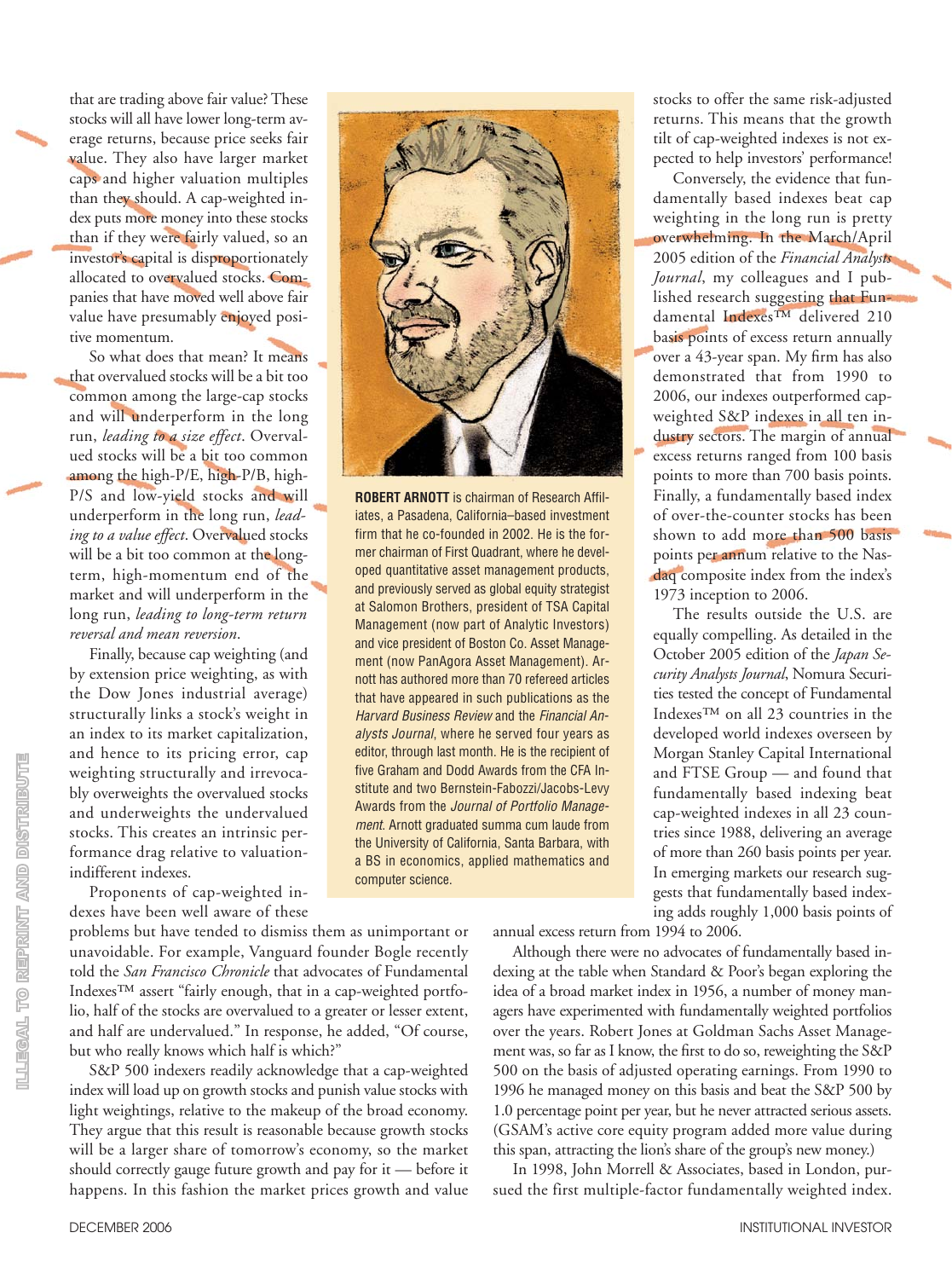Leading a small research team, David Morris tested the idea (again) of reweighting the S&P 500, based on a blend of sales, profits and book values. His group also reweighted the countries in the Europe, Australasia and Far East index, now overseen by MSCI Barra, on these same fundamental measures of the size of each country's market, without reweighting the individual companies. Although this effort fizzled in 2002, Morris started his own firm in 2003, called Global Wealth Allocation, which revived the idea and broadened the reweighting to the FTSE all-share index — the functional equivalent of a true Fundamental Index™ of all companies. Morris's firm manages no assets directly, but its licensees oversee more than \$500 million.

In 2002, Paul Wood pursued a similar idea focused on reweighting the S&P 500 based on company profits. Today he subadvises a common fund and two pension strategies in this fashion, managed by Counsel Trust, a Pennsylvania investment firm, and has delivered strong results since inception. The very next year, Barclays Global Investors launched iShares Dow Jones select dividend index, an exchange-traded fund that reweights the S&P 900 on the basis of the total dividends paid by each company. This ETF was the first dividend-weighted fund and remains the largest fundamentally reweighted strategy in the world as of this writing. Through November 16, its three-year annualized total return of about 15 percent outperformed the S&P 900 by some 3 percentage points.

I have long thought that it would be interesting to construct an index weighting companies by their sales or book values, instead of by market cap. During the tech bubble, when the S&P 500's valuation multiple rose to double its long-term average, some leading investors also began advocating a new indexing paradigm, notably George Keane, president emeritus of investment manager CommonFund and a trustee of the New York Common Retirement Fund from 1985 to 2004. In 1999, Keane proposed shifting half of the New York fund's then–\$30 billion S&P 500 index portfolio into the Russell 1000 value index.

But given the prevailing indexing mantra and the S&P 500's strong returns in the preceding years, Keane's proposal met with resistance, and the New York Common Retirement Fund went on to experience a substantial decline in its equity portfolio. Though U.S. stocks were, on average, up in 2000, the major indexes were down. This situation repeated in 2001 and again in the opening months of 2002. The bull market of the 1990s didn't really end — for most companies — until the spring of 2002!

In light of this experience, Keane proposed that Research Affiliates explore a more effective method of indexing. I decided to take up his challenge, which was the genesis for our work. In late 2002 and early 2003, I met with Keane and a fellow New York Common Retirement Fund trustee, Martin Leibowitz, then vice chairman and chief investment officer of TIAA-CREF, for brainstorming sessions. Our research team, led by Jason Hsu, used the Fortune 500 to test the idea of sales-weighted indexing going back more than 30 years. When we found more than 200 basis points of average annual excess return, we knew we were on to something very interesting.

Our next step was to buy a deeper data set. We incorporated suggestions from my firm's advisory panel and looked at sales and revenues, earnings and cash flows, dividends and book values over the 43-year period from 1962 through 2004. Although the lists of the largest companies indexed by sales and by dividends were very different, they had performance that was far more similar than either index compared with cap-weighted indexes. Every fundamental weighting we tested delivered excess return. Cap weighting was the only outlier.

It was then that we had our first "aha!" moment: The reason that fundamentally based indexes all perform similarly, while cap weighting does not, is that cap weighting inextricably links the weight of a stock holding with its pricing error, or noise. Fundamental Indexes™ do not. Equal weighting of the S&P 500 severs this link somewhat but not entirely, because the starting point is still a list of companies chosen in part on the basis of market cap. The roster of names that make it onto the radar screen of the index committee at S&P will typically exclude many medium-to-large companies trading at distressed deepdiscount multiples. That bias in selecting the list of companies in the S&P 500 tacitly introduces a small link between overvaluation and weight, even in this equal-weighted index.

Even so, merely reweighting an existing index gets us only about two thirds of the way to true fundamentally based indexing. Consider the Russell 1000, a cap-weighted index of the 1,000 largest U.S. companies. This index excludes a number of big companies trading at distressed enough multiples to fall into the small-cap domain. Yet these small-cap large companies have outperformed large-cap small companies by nearly 1,000 basis points per annum since 1962. If we merely reweight the Russell 1000, we miss these wonderful companies.

This led us to our second "aha!" moment: It is very important to both select and weight stocks based on fundamental measures of company size. Of course, each fundamental weighting has its own shortcomings — for instance, a dividend-based index excludes more than half the publicly traded stocks in the U.S. That's why we settled on a composite of four financial metrics that are very different measures of a company's size: sales, cash flows, book values and dividends. If a company doesn't pay dividends, its weighting is determined by averaging the other three factors.

By mid-2004 we felt our work was ready for prime time. We circulated a draft of an article to the academic community that later appeared in the March/April 2005 *Financial Analysts Journal*. We attracted our first institutional client, the South Dakota Retirement System, before the year was out and even before the article was published. Acceptance by investors continues to grow: Today more than \$4 billion in assets are invested in Fundamental Indexes™.

Our work attracted skepticism from the start. Some indexers, academics and practitioners complain that a fundamentally based index is not an index. Among other critics, Sharpe, Bogle, Malkiel and Asness have all made this complaint. They assert that the market is cap-weighted and suggest that any index that isn't cap weighted shouldn't be called an index. In our view this criticism is a matter of semantics. If only cap-weighted portfolios can be indexes, then I agree — fundamentally based indexing is an active strategy.

That said, I define the word "index" in a more pragmatic,